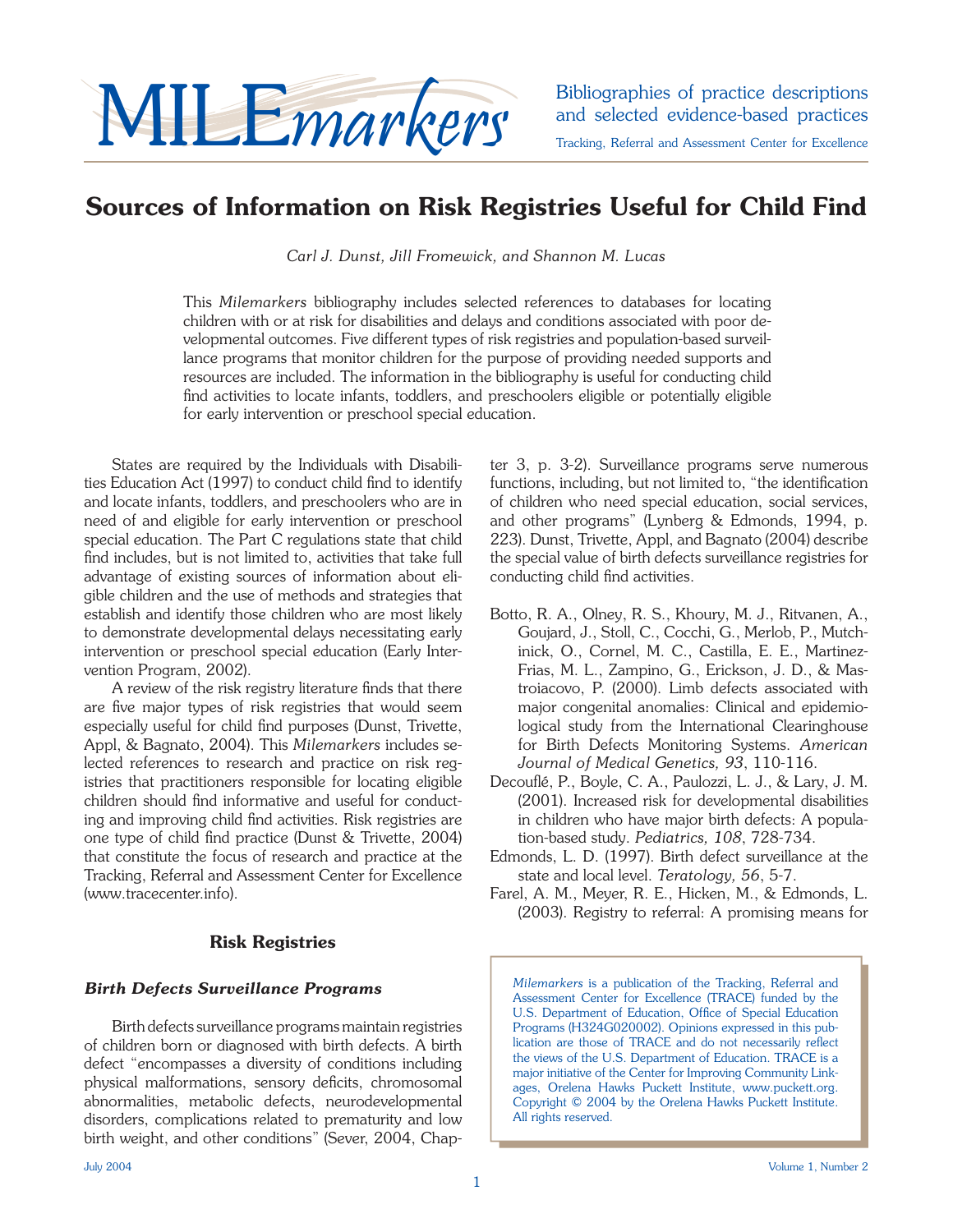## MILE*markers*

identifying and referring infants and toddlers for early intervention services. *Infants and Young Children, 16*(2), 99-105.

- Halliday, J., Griffin, O., Bankier, A., Rose, C., & Riley, M. (1997). Use of record linkage between a statewide genetics service and a birth defects/congenital malformations register to determine use of genetic counseling services. *American Journal of Medical Genetics, 72*, 3-10.
- Hexter, A. C., Harris, J. A., Roeper, P., Croen, L. A., Krueger, P., & Grant, D. (1990). Evaluation of the hospital discharge diagnoses index and the birth certificate as sources of information on birth defects. *Public Health Reports, 105*, 296-307.
- Honein, M. A., & Paulozzi, L. J. (1999). Birth defects surveillance: Assessing the "gold standard." *American Journal of Public Health, 89*, 1238-1240.
- Lie, R. T., Wilcox, A. J., & Skjaerven, R. (1994). A population-based study of the risk of recurrence of birth defects. *New England Journal of Medicine, 331*, 1-4.
- Lynberg, M. C., & Edmonds, L. D. (1994). State use of birth defects surveillance. In L. S. Wilcox & J. S. Marks (Eds.), *From data to action: CDC's public health surveillance for women, infants, and children* (pp. 217-229). Atlanta, GA: Center for Disease Control.
- Montgomery, A., & Miller, L. (2001). Using the Colorado Birth Defects Monitoring Program to connect families with services for children with special needs. *Teratology, 64*, S42-S46.
- Sever, L. E. (2004, June). *Guidelines for conducting birth defects surveillance*. Atlanta, GA: National Birth Defects Prevention Network.
- Watkins, M. L., Edmonds, L., McClean, A., Mullins, L., Mulinare, J., & Khoury, M. (1996). The surveillance of birth defects: The usefulness of the revised U.S. standard birth certificate. American Journal of Pub*lic Health, 86*, 731-734.

## *Newborn Medical Screening Programs*

 Newborn medical screening programs operate much like birth defects surveillance programs but include screening tests for conditions not included in birth defects registries (U.S. General Accounting Office, 2003). Most conditions are metabolic disorders, including, but not limited to, phenylketonuria, sickle cell disease, maple syrup urine disease, and cystic fibrosis. Inasmuch as many "screened" conditions are associated with subsequent developmental delays or disabilities, these databases would seem of special value as sources of child find information. According to the American Academy of Pediatrics (2000), newborn medical screening programs are useful for the "early identification of conditions for which early and timely interventions can lead to the elimination or reduction of associated mortality, morbidity, and disabilities" (p. 389).

- American Academy of Pediatrics, Newborn Screening Task Force. (2000). Serving the family from birth to the medical home: Newborn screening: A blueprint for the future. *Pediatrics, 106*, 383-427.
- Council of Regional Networks, & Association of Public Health Laboratories. (1999). *National newborn screening report - 1994: Final report: January 1999*. Atlanta, GA: Council of Regional Networks for Genetic Services.
- Kim, S., Lloyd-Puryear, M. A., & Tonniges, T. F. (2003). Examination of the communication practices between state newborn screening programs and the medical home. *Pediatrics, 111*, E120-E126.
- McCabe, L. L., Therrell, B. L., Jr., & McCabe, E. R. (2002). Newborn screening: Rationale for a comprehensive, fully integrated public health system. *Molecular Genetics and Metabolism, 77*, 267-273.
- Stoddard, J. J., & Farrell, P. M. (1997). State-to-state variations in newborn screening policies. *Archives of Pediatrics and Adolescent Medicine, 151*, 561- 564.
- U.S. General Accounting Office. (2003, March). New*born screening: Characteristics of state programs*  (GAO-03-449). Washington, DC: Author.

## *Newborn Hearing Screening Programs*

Newborn hearing screening programs specifically involve tests administered at birth or shortly thereafter that involve the early detection of hearing loss or deafness. According to Mehl and Thompson (1998), universal newborn hearing screening is both feasible and justified as a basis for identifying infants who may benefit from early intervention. Newborn hearing screening programs are mandated by law or are implemented voluntarily in the largest majority of states. Most of these programs include a requirement or provision that infants identified with a hearing loss must be referred to appropriate services, including early intervention.

- Brackett, D., Maxon, A. B., & Blackwell, P. M. (1993). Intervention issues created by successful universal newborn hearing screening. *Seminars in Hearing, 14*, 88-104.
- Davis, A., Bamford, J., Wilson, I., Ramkalawan, T., Forshaw, M., & Wright, S. (1997). A critical review of the role of neonatal hearing screening in the detection of congenital hearing impairment. *Health Technology Assessment, 1*(10), 1-4.
- Hayes, D. (1999). State programs for universal new-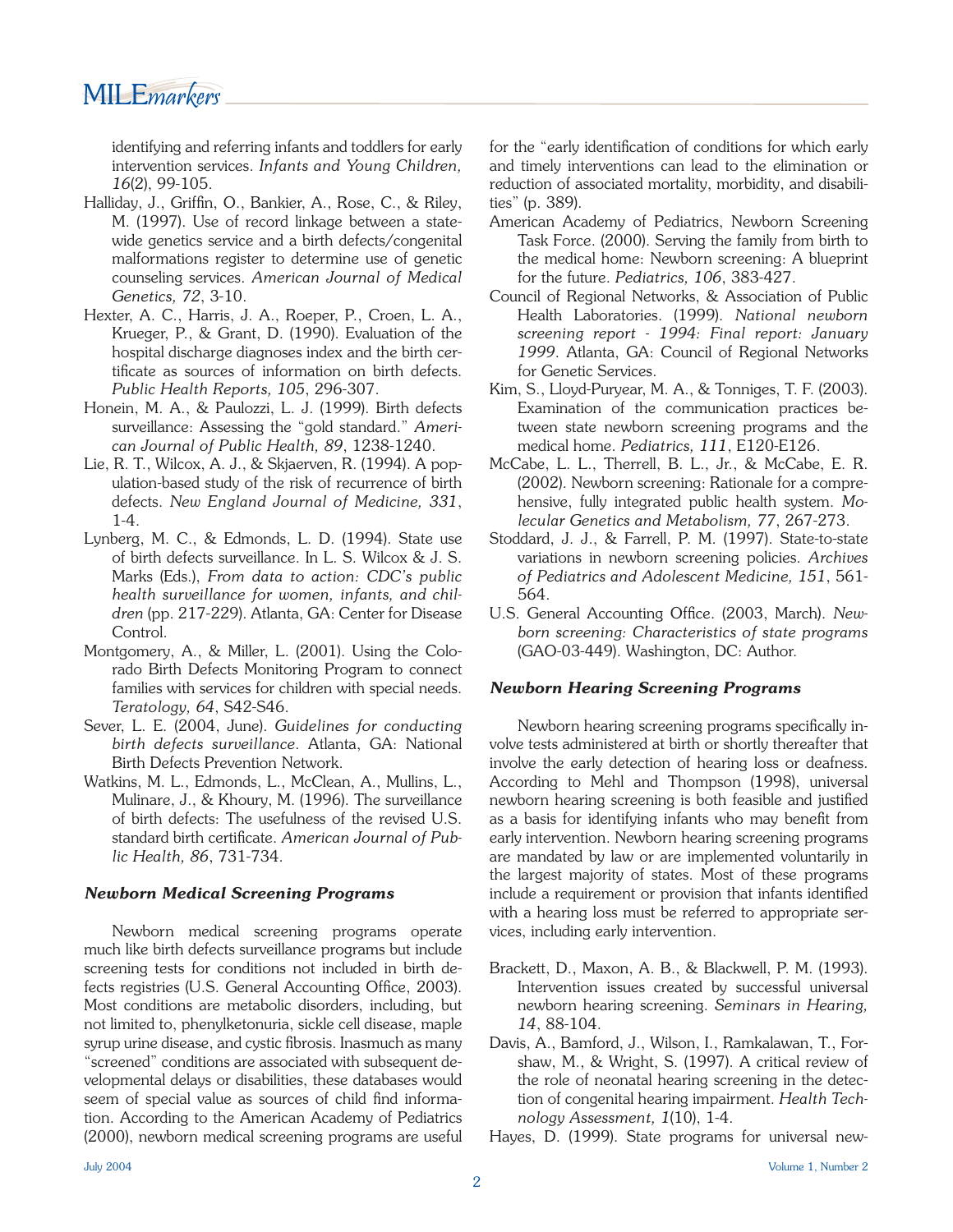## MILE*markers*

born hearing screening. *Pediatric Clinics of North America, 46*, 89-94.

- Helfand, M., Thompson, D. C., Davis, R., McPhillips, H., Homer, C. J., & Lieu, T. A. (2001). *Newborn hearing screening: Systematic evidence review*. (Pub. No. AHRQ02-S001). Rockville, MD: Agency for Healthcare Research and Quality.
- Hyde, M. L., & Riko, K. (2000). Design and evaluation issues in universal newborn hearing screening programs. *Journal of Speech-Language Pathology and Audiology, 24*, 102-118.
- Kemper, A. R., & Downs, S. M. (2000). A cost-effectiveness analysis of newborn hearing screening strategies. *Archives of Pediatrics and Adolescent Medicine, 154*, 484-253.
- Kennedy, C., & McCann, D. (2004). Universal neonatal hearing screening moving from evidence to practice. *Archives of Disease in Childhood Fetal and Neonatal Edition, 89*, F378-F383.
- Mencher, G. T., Davis, A. C., DeVoe, S. J., Beresford, D., & Bamford, J. M. (2001). Universal neonatal hearing screening: Past, present, and future. *American Journal of Audiology, 10*, 3-12.
- Thompson, D. C., McPhillips, H., Davis, R. L., Lieu, T. L., Homer, C. J., & Helfand, M. (2001). Universal newborn hearing screening: Summary of evidence. *Journal of the American Medical Association, 286*, 2000-2010.
- U.S. Preventive Services Task Force. (2001). Newborn hearing screening: Recommendations and rationale. *American Family Physician, 64*, 1995-1999.
- Vohr, B. R., Oh, W., Stewart, E. J., Bentkover, J. D., Gabbard, S., Lemons, J., Papile, L. A., & Pye, R. (2001). Comparison of costs and referral rates of 3 universal newborn hearing screening protocols. *Journal of Pediatrics, 139*, 238-244.
- White, K. R., & Maxon, A. B. (1995). Universal screening for infant hearing impairment: Simple, beneficial, and presently justified. *International Journal of Otorhinolaryngology, 32*, 201-211.
- Yoshinaga-Itano, C., & Gravel, J. S. (2001). The evidence for universal newborn hearing screening. *American Journal of Audiology, 10*, 62-64.
- Yoshinaga-Itano, C. (2003). Early intervention after universal neonatal hearing screening: Impact on outcomes. *Mental Retardation and Developmental Disabilities Research Reviews, 9*, 252-266.

## *Child Protective Services Registries*

 In accordance with the Keeping Children and Families Safe Act (2003), states are now required to develop provisions and procedures for referring children birth to 36 months of age who have been abused or neglected to Part C early intervention programs. Forty-seven (47) states and several jurisdictions maintain central or local registries of children who have been abused or neglected (National Clearinghouse on Child Abuse and Neglect Information, 2004). These registries can be especially useful for identifying children who are eligible for but not receiving early intervention.

- Crosse, S. B., Kaye, E., & Ratnofsky, A. C. (1992). *A report on the maltreatment of children with disabilities*. Washington, DC: National Center on Child Abuse and Neglect.
- Kotch, J. B., Browne, D. C., Dufort, V., & Winsor, J.  $(1999)$ . Predicting child maltreatment in the first 4 years of life from characteristics assessed in the neonatal period [Electronic version]. *Child Abuse and Neglect, 23*, 305-319.
- Robinson, C. C., & Rosenberg, S. A. (2004). Child welfare referrals to Part C. *Journal of Early Intervention, 26*, 284-291.
- Rosenberg, S., & Robinson, C. (2003). Is Part C ready for substantiated child abuse and neglect? *Zero to Three, 24*, 45-47.
- Sidebotham, P. (2000). Patterns of child abuse in early childhood, a cohort study of the "children of the nineties". *Child Abuse Review, 9*, 311-320.
- Sullivan, P. M., & Knutson, J. F. (2001). Maltreatment and disabilities: A population-based epidemiological study. *Child Abuse and Neglect, 24*, 1257-1273.

## *Population-Based Registries*

 Population-based registries include information on individuals who have one or more characteristics or conditions that make them the focus of tracking, monitoring, and outreach for the purpose of providing services, resources, or supports (Boland, 1996; Zeich, 1998). The four different types of registries described above are examples of population-based sources of information about children who may be eligible for early intervention or preschool special education. Knowledge of other kinds of population-based risk registries and research can help broaden the scope of child find activities.

- Avchen, R. N., Scott, K. G., & Mason, C. A. (2001). Birth weight and school-age disabilities: A population-based study. *American Journal of Epidemiology, 154*, 895-901.
- Cragan, J. D., Roberts, H. E., Edmonds, L. D., Khoury, M. J., Kirby, R. S., Shaw, G. M., Velie, E. M., Merz, R. D., Forrester, M. B., Williamson, R. A., Krishnamurti, D. S., Stevenson, R. E., & Dean, J. H. (1997). Surveillance for anencephaly and spina bifida and the impact of prenatal diagnosis - United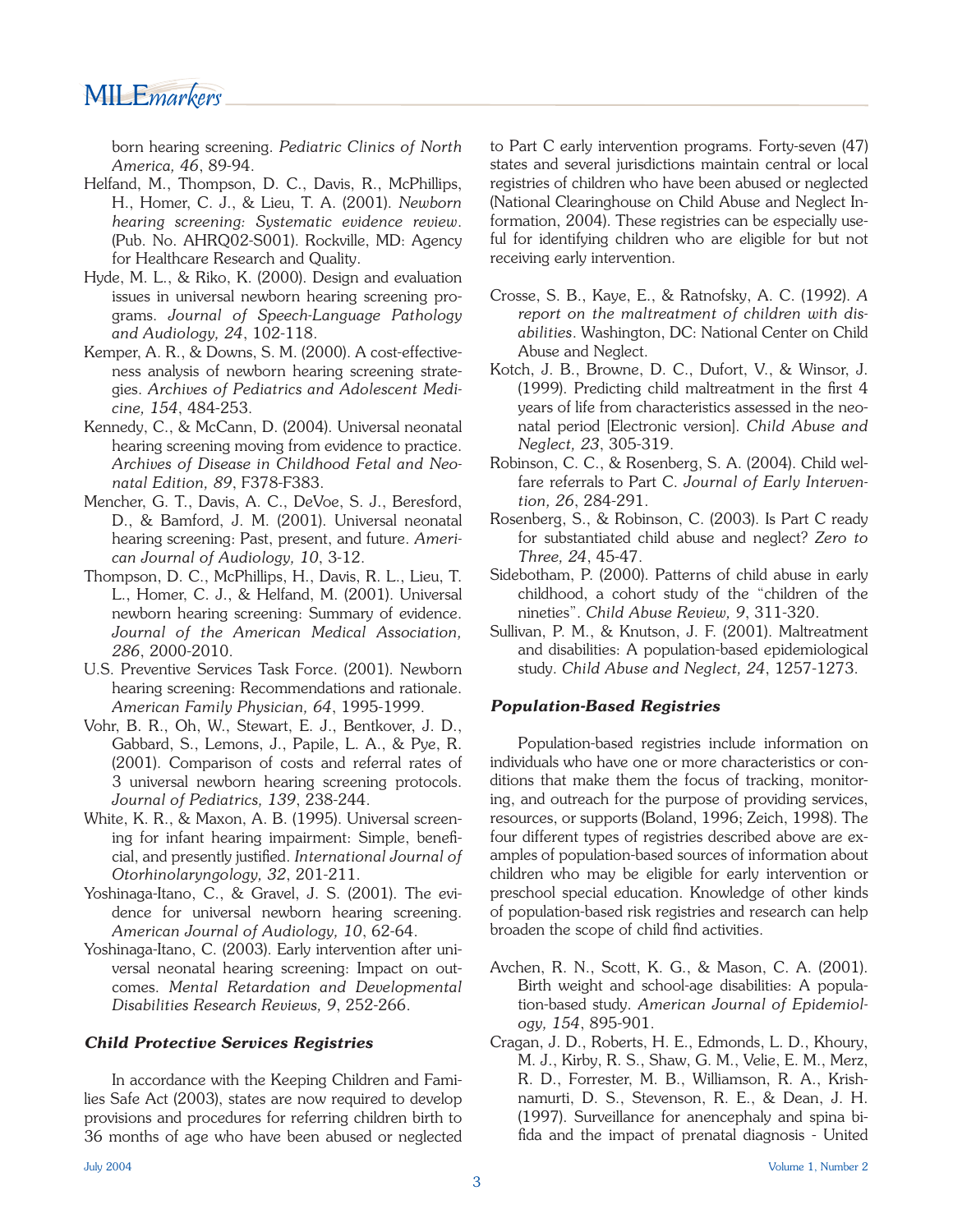MILE*markers* 

States, 1985-1994. *Teratology, 56*, 37-49.

- Drewett, R. F., Corbett, S. S., & Wright, C. M. (1999). Cognitive and educational attainments at school age of children who failed to thrive in infancy: A population-based study. *Journal of Child Psychology and Psychiatry and Allied Disciplines, 40*, 551-561.
- Ericson, A., & Källen, B. (2001). Congenital malformations in infants born after IVF: A population-based study. *Human Reproduction, 16*, 504-509.
- Hatton, D. D. (2001). Model registry of early childhood visual impairment: First-year results. *Journal of Visual Impairment and Blindness, 95*, 418-433.
- Keenan, H. T., Runyan, D. K., Marshall, S. W., Nocera, M. A., & Merten, D. F. (2004). A population-based comparison of clinical and outcome characteristics of young children with serious inflicted and noninflicted traumatic brain injury. *Pediatrics, 114*, 633-639.
- Shimizu, H., Walters, R. J., Proctor, L. R., Kennedy, D. W., Allen, M. C., & Markowitz, R. K. (1990). Identification of hearing impairment in the neonatal intensive care unit population: Outcome of a five-year project at the Johns Hopkins Hospital. *Seminars in Hearing, 11*, 150-160.
- Thorngren-Jerneck, K., & Herbst, A. (2001). Low 5 minute apgar score: A population-based register study of 1 million term births. *Obstetrics and Gynecology, 98*, 65-70.
- Torfs, C. P., & Christianson, R. E. (1998). Anomalies in Down syndrome individuals in a large populationbased registry. *American Journal of Medical Genetics, 77*, 431-438.
- Virji-Babul, N., Kisly, D., Eichman, A., & Duffield, V. (2004). Development of a Canadian voluntary population-based registry on Down syndrome: Preliminary results (2000-2002). *Journal on Developmental Disabilities, 10*, 113-122.
- Wright, C., & Birks, E. (2000). Risk factors for failure to thrive: A population-based survey. *Child: Care, Health and Development, 26*, 5-16.

## **Summary**

Risk registry and surveillance program databases include information about infants, toddlers, and preschoolers who are or may be eligible for early intervention or preschool special education. Knowledge of these databases; close working relationships with registry program personnel responsible for making referrals to supports, resources, and services; and the development and implementation of procedures for mining these databases for child find purposes should improve identification of eligible children. This *Milemarkers* included selected references to risk surveillance databases that practitioners responsible for locating eligible children should find informative for child find.

#### **Acknowledgments**

 Appreciation is extended to Tharesa Owenby for typing, Teresa Imfeld for editing, and Kaki Roberts for final formatting of the manuscript.

#### **References**

- American Academy of Pediatrics, Newborn Screening Task Force. (2000). Serving the family from birth to the medical home: Newborn screening: A blueprint for the future. *Pediatrics, 106*, 383-427.
- Boland, P. (Ed.). (1996). *Redesigning health care delivery*. Berkeley, CA: Boland Health Care.
- Botto, R. A., Olney, R. S., Khoury, M. J., Ritvanen, A., Goujard, J., Stoll, C., Cocchi, G., Merlob, P., Mutchinick, O., Cornel, M. C., Castilla, E. E., Martinez-Frias, M. L., Zampino, G., Erickson, J. D., & Mastroiacovo, P. (2000). Limb defects associated with major congenital anomalies: Clinical and epidemiological study from the International Clearinghouse for Birth Defects Monitoring Systems. *American Journal of Medical Genetics, 93*, 110-116.
- Dunst, C. J., & Trivette, C. M. (2004). Toward a categorization scheme of child find, referral, early identification and eligibility determination practices. *Tracelines, 1*(2). Available from http://www.tracecenter. info/products.php.
- Dunst, C. J., Trivette, C. M., Appl, D. J., & Bagnato, S. J. (2004). Framework for investigating child find, referral, early identification, and eligibility determination practices. *Tracelines, 1*(1). Available from http://www.tracecenter.info/products.php.
- Early Intervention Program for Infants and Toddlers with Disabilities, 34 C.F.R. § 303 (2002).
- Individuals with Disabilities Education Act [IDEA] Amendments, 20 U.S.C. § 1400 *et seq*. (1997).
- Keeping Children and Families Safe Act of 2003, 117 42 U.S.C. § 5101 et seq. (2003).
- Lynberg, M. C., & Edmonds, L. D. (1994). State use of birth defects surveillance. In L. S. Wilcox & J. S. Marks (Eds.), *From data to action: CDC's public health surveillance for women, infants, and children* (pp. 217-229). Atlanta, GA: Center for Disease Control.
- Mehl, A. L., & Thomson, V. (1998). Newborn hearing screening: The great omission. *Pediatrics, 101*, E4.
- National Clearinghouse on Child Abuse and Neglect Information. (2004). *Central registries/reporting records: Establishment and maintenance* (State stat-